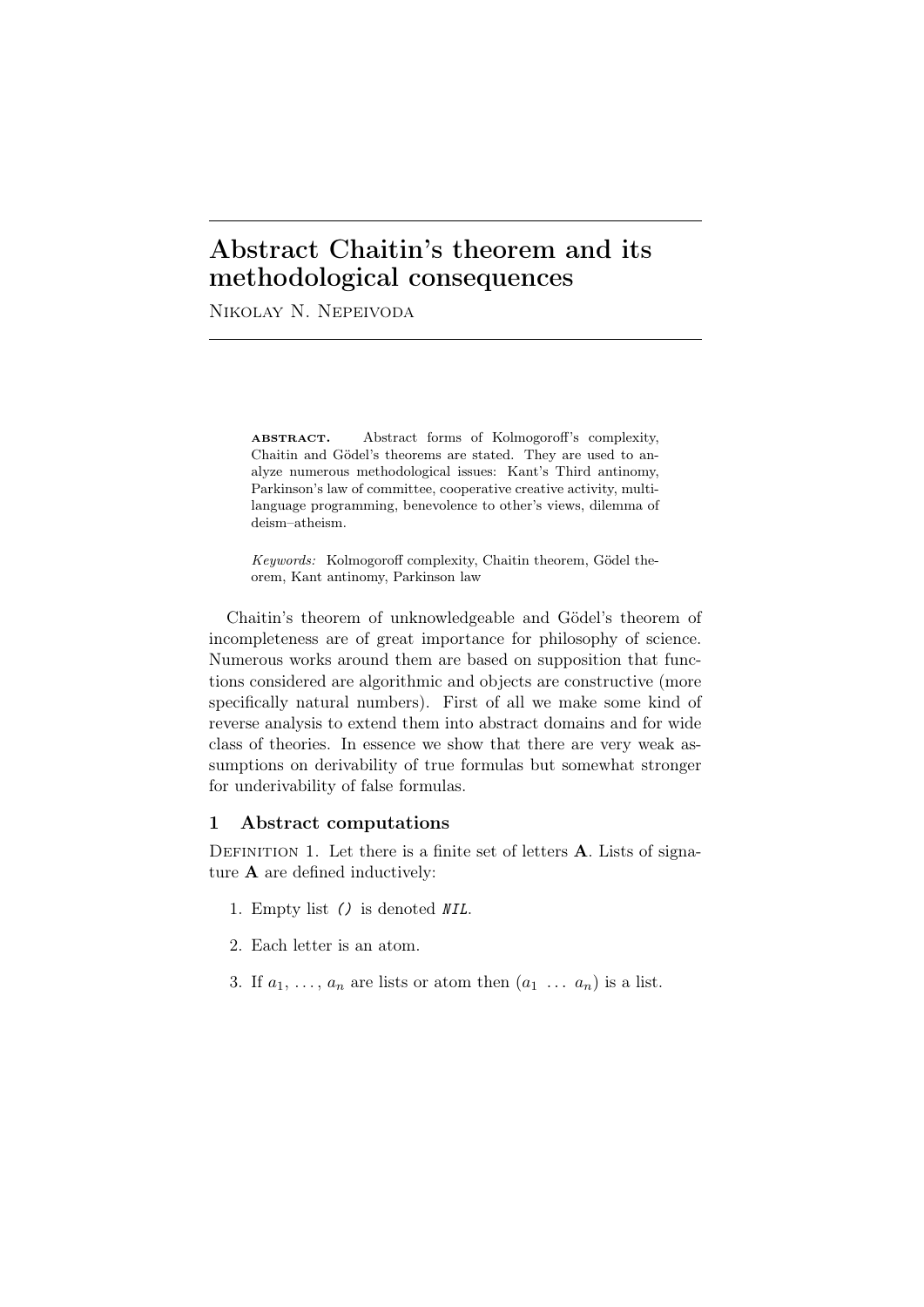A natural number *n* is represented by the list *(NIL . . . NIL)* (*n* members). Thus 0 is *NIL*, 1 is (NIL) 2, is (NIL NIL) and so on.

DEFINITION 2. Functional signature is a finite set of atoms, including cons, car, cdr, lh, members, id, concat, quote, arity, expand, join, perm, comp, const.

Interpreter functional signature contains in addition to the above turing, ifnil, ifatom, iflist, iffunction, equal. Turing one contains also eval, full Turing one adds search. All these atoms are *elementary functions*. Lists in a functional signature are called *expressions*.

We interpret as a function the last member of a list.

Comment. It is for we consider Turing-incomplete languages where we cannot define a function to add an element to the tail of a list.

Some lists are functional ones. Some non-functional lists are convertible and can be computed.

DEFINITION 3. Let F is a functional list, E is any list. We can add integer indices which are written in the same string.

Elementary functions are functionals. Lists (E F expand), (E1 E2 F join), (F1 E F2 comp), (E const), (E1 E2 turing), (F1 F2 E ifnil), (F1 F2 E ifatom), (F1 F2 E iflist), (F1 F2 E iffunction), (E E1 eval), (F F1 search) are functionals.

Now a computational semantic of functions is defined. arity is applied to a functional and gives a number of arguments of a resulting function.

```
(arity arity) = 1.
```
(E1 E2 cons) computes both arguments and makes a list with the head E1 and the remaining part E2.

(E car) computes E and extracts its first element.

(E cdr) computes E and removes its first member.

(E lh) gives the number of symbols in the value of E. Each atom and each bracket is a single symbol.

(E members) gives the number of elements in the value of E.

(E id) gives a value of E.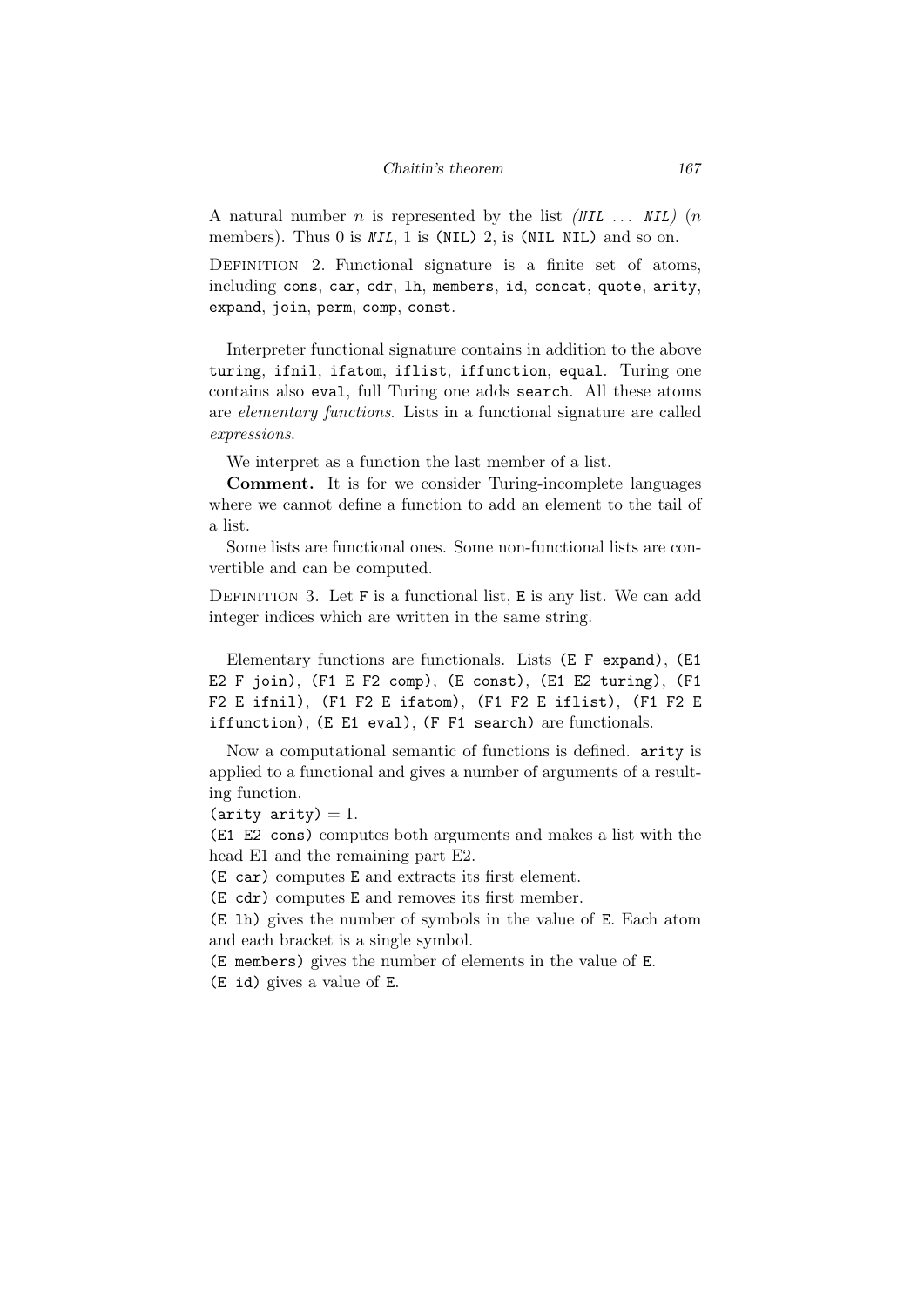(E1 E2 concat) joins two lists together.

(E quote) don't computes E and updates it as is.

(F expand) adds a fictive argument to the tail of arguments of F. (E1 E2 F join) computes E1, E2 and if their values are numbers in  $1 \leqslant E$ i  $\leqslant$  (F arity) diminishes number of arguments of F by 1 glueing arguments with those numbers. E1 is remaining in the list

of arguments.

(E1 E2 F perm) is analogous permutating two arguments.

(E F1 F2 comp) substitutes F1 for argument of F2 with number E.  $1 \le E \le$  (F2 arity). ((E F1 F2 comp) arity) = (F1 arity) + (F2 arity) *−* 1.

(E const) is a function of arity 1 always giving value of E.

(E1 E2 E3 turing) computes E2, which is to be a functional, and then performs E3 steps of its application to E1 (E3 is to have a number value) and gives a list ( $E4 E5$ ), where  $E4 = 0$ , if computation had been finished on or before step E3, and 1 else. E5 gives a result of (partial) computation. We accept that  $(E1 \t 0 \t E3 \t turning)=(1 \t E1)$ . (E F1 F2 if[property]) computes E and if its result has a desired property gives F1, else F2. Arity of two functionals are to be equal. (E1 E2 equal) gives 0, if results are literally the same, 1 else.

(E1 E2 eval) computes its arguments, second one is to be a functional, then applies this function to the value of the first argument. (F F1 search) finds such tuple of values of arguments for F, for which F is equal to 0, and applies F1 to a found values. Arities of functions are to be equal.

A list is *convertible*, if there is a subexpression which is not functional of the form  $(E1 \ldots En F)$ , where  $(F \text{arity}) = n$ .

There can be any number of extra elementary functions in our system. The only condition is that each function have a well defined computational semantics (not necessary algorithmic). Thus we defined a kernel language for different kinds of algorithmic and non-algorithmic computations (e. g. hyperarithmetic or computations on an algebraic structure).

Proposition 1. *(limited λ-abstraction) Let us enrich our language by variables*  $x1, \ldots, xn$ . Then for any list  $E[x1, \ldots, xn]$  can be *constructed a functional*  $FT s.t.$   $(E1 ... En FT) = E[E1, ..., En]$ *.*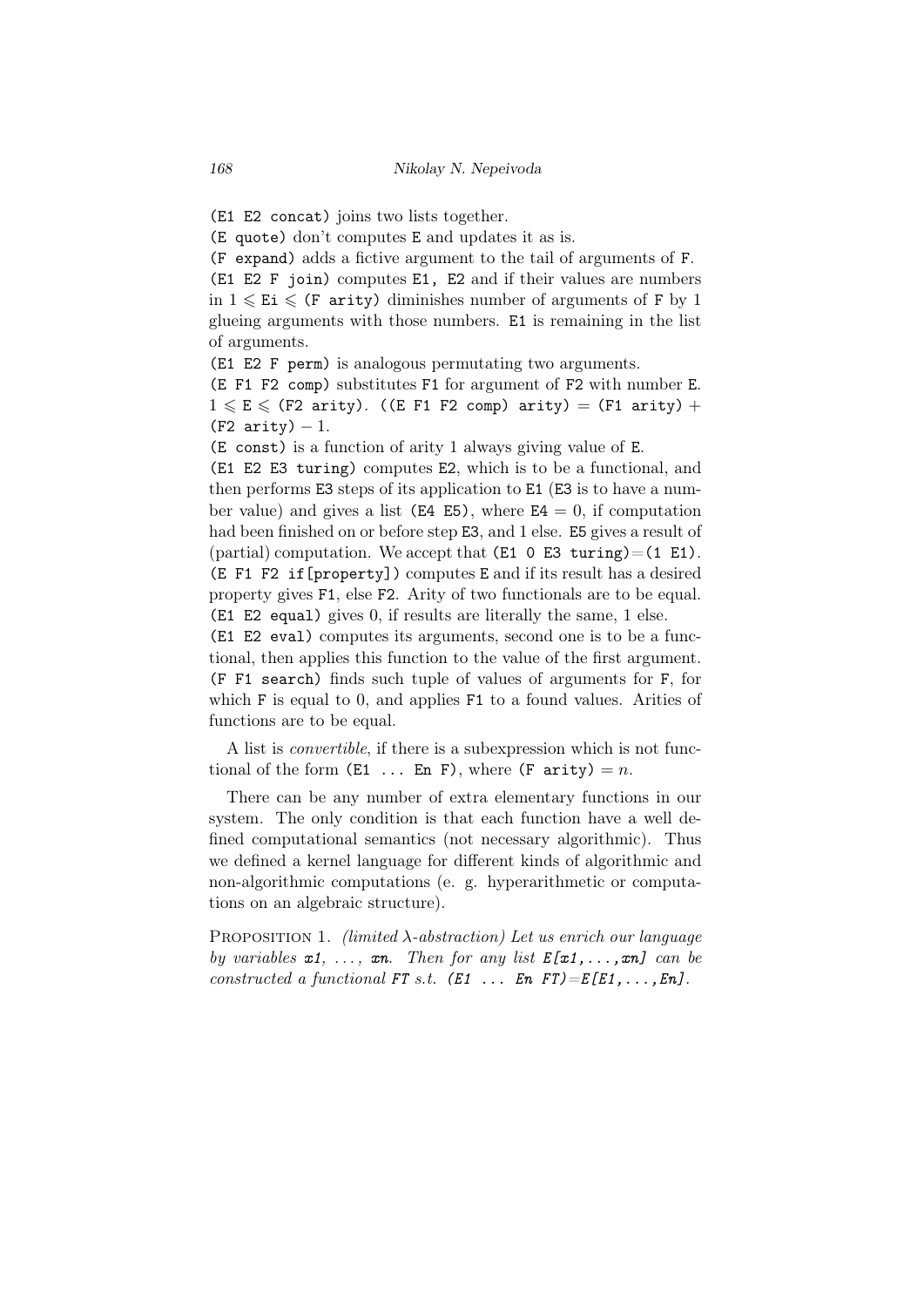*Chaitin's theorem 169*

PROOF is purely technical.  $\Box$ 

Proposition 2. *There holds a fixed point theorem in each Turing system: for each functional F there is such E, that for all E1*

$$
(E1 \tE F) = (E1 \tE eval).
$$

Proof.

LUR = (1 (eval const) (2 (NIL const) cons comp) comp) XXU = ( 1 2 (1 (1 LUR cons comp) cons comp) join); LXF = (1 (XXU const) F comp) YF = (1 LXF XXU comp)*.*

YF is a fixed point.

 $\Box$ 

Proposition 3. *(Turing completeness) Turing systems allow to express any partial recursive function.*

PROOF. By fixed point and conditionals we can construct McCarthy recursive schemes.

Note now that eval is definable through turing and search. eval is called a universal function, turing is an interpreter, search is a search operator. No other dependencies hold for these three operators. Primitive recursive functions have an interpreter without search and universal function. Recursive schemata on real numbers and their lists with a signature  $\{0.0, 1.0, =, >, +, *\}$  have universal function and interpreter but no search. Hyperarithmetical functions on real numbers have no search and no interpreter, only a universal function. Adding search we get no interpreter. Adding search to initial elementary functions gives no interpreter and no universal function.  $\Box$ 

# 2 Generalization of Kolmogoroff complexity

DEFINITION 4. *Complexity* of an object relatively to a computational system is a minimal length of an expression which evaluates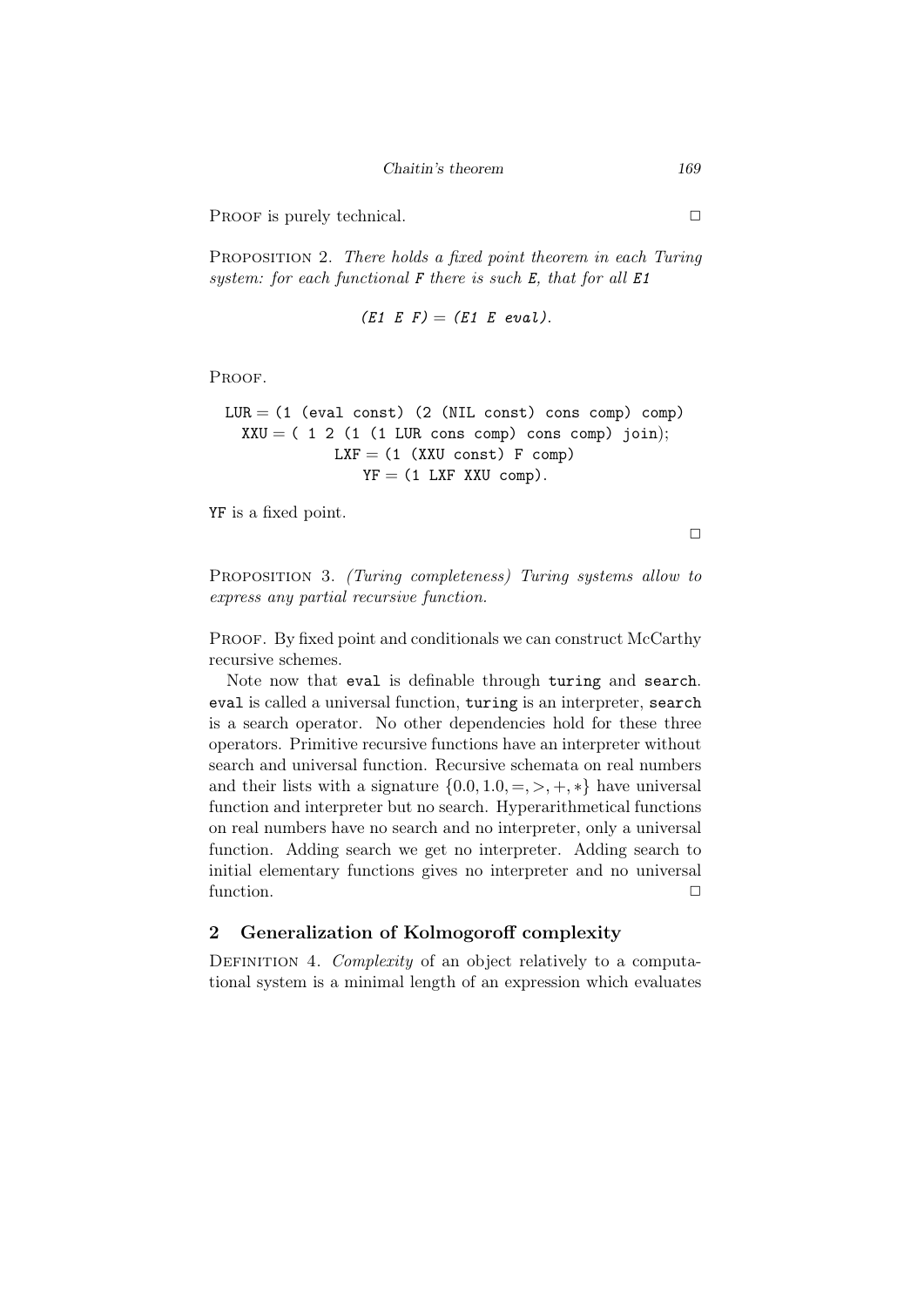to our object. If a system is turing one, complexity is called kolmogoroff one. Complexity of an object  $x$  in a system  $\Sigma$  is denoted  $(x \mathbb{K}_{\Sigma}).$ 

If system is defined by a context it is omitted.

DEFINITION 5. Let there are two computational systems  $\Sigma1$  and Σ2. Coding CODE[a] of language of one system inside language of other is *regular*, if

(CODE[a] 1h) 
$$
\leq k \cdot
$$
 (a 1h) +  $C_1$ 

 $C_1$  — is a constant, *k* is a *coding factor*.

 $Σ1$  is interpreted in  $Σ2$ , if there is a regular coding and a function Int such that

 $\exists n \, (\mathtt{CODE}[{\tt E}]$  Int turing<sub>2</sub> $) = (0 \, \mathtt{CODE}[{\tt a}] \, \rangle \iff {\tt E} = {\tt a}.$ 

 $\Sigma1$  is translated into  $\Sigma2$ , if there is a regular coding and a function Trans such that

$$
(\mathtt{CODE}[E] \ \ \mathtt{Trans} \ \mathtt{eval}_2) = \ \mathtt{CODE}[a] \iff E = a.
$$

Theorem 1 (Kolmogoroff's theorem). *If* Σ1 *is interpreted or translated into*  $\Sigma 2$  *and k is a coding factor, then*  $k \cdot (a \mathbb{K}_1) \leq$  $(CODE[a] K_2) + C$ .

PROOF is obvious. **□** 

This theorem generalizes up to wide class of systems and codings (including Turing-incomplete and non-algorithmic) a theorem of Kolmogoroff on invariancy of complexity up to additive constant.

# 3 Generalization of Chaitin theorem

Let there is a theory **Th**, with definable predicates 'To be a natural number', = and *<* for natural numbers, constants 0*,* 1 and functions +*, ∗, ↑*, the last one is a power function. Elementary arithmetical formulas are relations of two expressions in this vocabulary. Then we say that this theory contains natural numbers.

Let there is a full turing system  $\Sigma$  with functionals to test whether this list is a proof of a given formula in some regular coding, to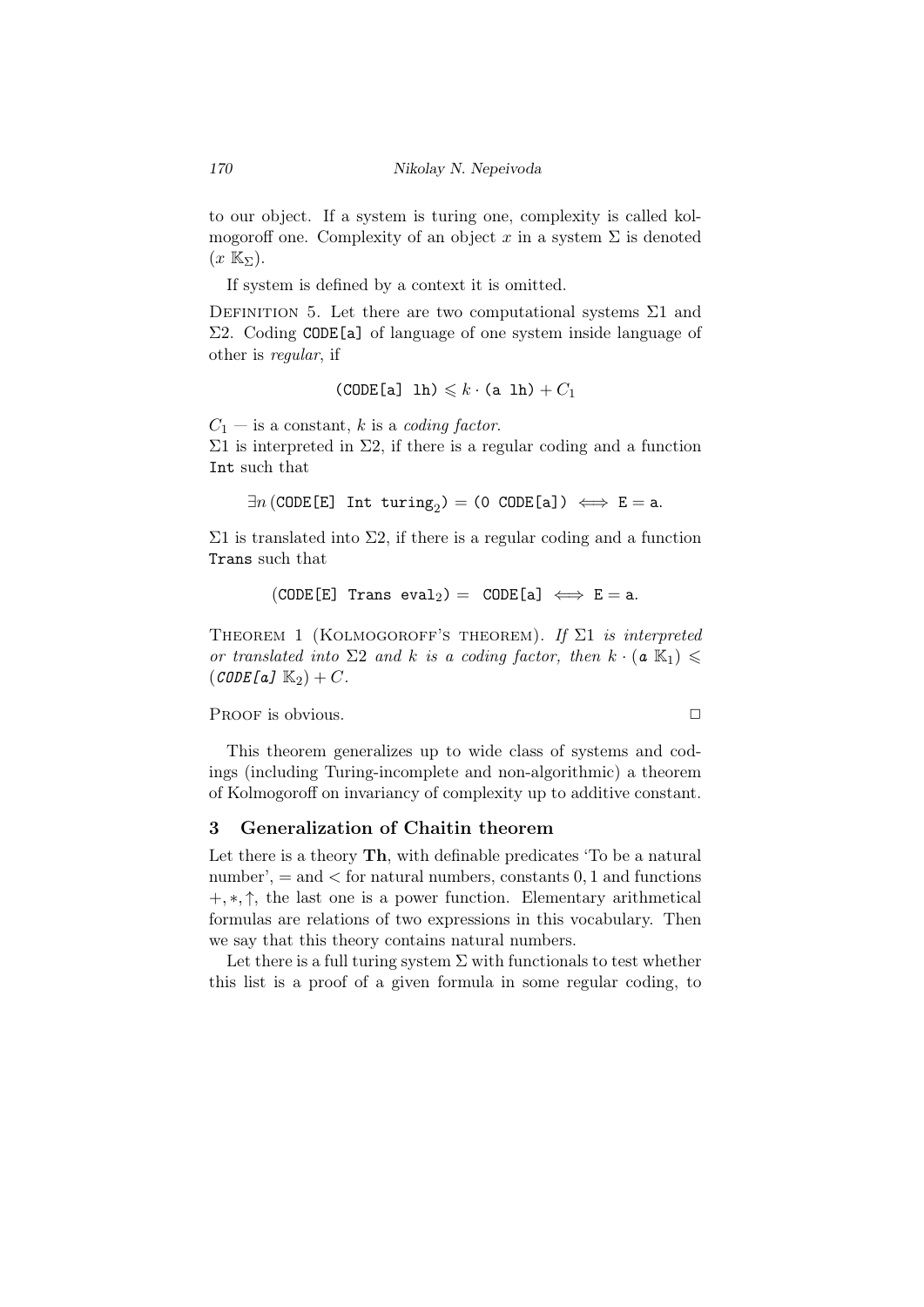extract a proved theorem from a proof code and to substitute an object of  $\Sigma$  (not necessarily a number) for a free variable of a formula and to compare two formulas textually.

DEFINITION 6. A theory is chaitin-correct w.r.t.  $\Sigma$ , if are expressible: a notion (E E1 eval)=a, a function (a lh), all true formulas  $(a 1h) = n$  are provable, all closed true elementary arithmetical formulas are provable, and any closed false formula of the form *¬*(E E1 eval)=a is not provable.

Each chaitin-correct theory is consistent. A simplest such theory  $Ar<sub>0</sub>$  is given by the following axioms:

$$
\forall x (x + 0 = x) \quad \forall x, y (x + (y + 1) = (x + y) + 1
$$
  

$$
\forall x (x * 0 = 0) \quad \forall x, y (x * (y + 1) = (x * y) + x
$$
  

$$
\forall x (x \uparrow 0 = 1) \quad \forall x, y (x \uparrow (y + 1) = (x \uparrow y) * x.
$$

Theorem 2. *There is a number C in any chaitin-correct theory such that*  $(a K) > C$  *is not provable for any*  $a$ *.* 

PROOF. A formula expressing  $(E E1 eval) = a$  is denoted  $R(p, x, a)$ . Then a statement  $(a K) > C$  can be formulated as follows:

$$
\forall x \forall p ((\text{(x p)} \text{ lh}) < C + 1 \supset \neg R(p, x, a)).
$$

If (a  $\mathbb{K}$ )  $\lt C + 1$  holds, then this formula is not provable inside Th, because elsewhere it would be provable a false statement  $((x0 p0) 1h) < C + 1 & \& \neg R(p0, x0, a))$  and thus a false formula  $\neg R(p0, x0, a)$  for some  $(\times 0 \text{ pol})$  lh)  $\lt C + 1$ . Let show this and by the way construct a Chaitin's constant.

Let a functional K finds for each *C* searches a proof of a formula ( $a K$ ) > C by brute force and if such proof is found gives a. Let a length of code for this functional is *k*. Let the quantity of different atoms in our system is  $m$ . Then there is such  $C_0$ , that  $m^{C_0} > k * C_0$ . This  $C_0$  can be taken as a Caitin's constant. Let  $(a K) > C_0$  were provable. Then K would find such a<sub>0</sub>. But really  $(a_0 \mathbb{K}) \leq C_0$  and thus  $((x_0 \text{ p0}) \text{ lh}) \leq C_0 + 1 \& \neg R(p_0, x_0, a_0)$  is not provable for some *p*0, *x*0. But  $\forall x \forall p ((\mathbf{x}, \mathbf{p}) \in \mathbb{R}) < (C_0 + 1) \supset$  $\neg R(p, x, a0)$  implies ((x0 p0) 1h) < (C<sub>0</sub> + 1) ⊃  $\neg R(p0, x0, a0)$ .  $((x0 p0) 1h) < (C<sub>0</sub> + 1)$  is provable by correctness, therefore is provable  $\neg R(p0, x0, a0)$ . Contradiction.  $\Box$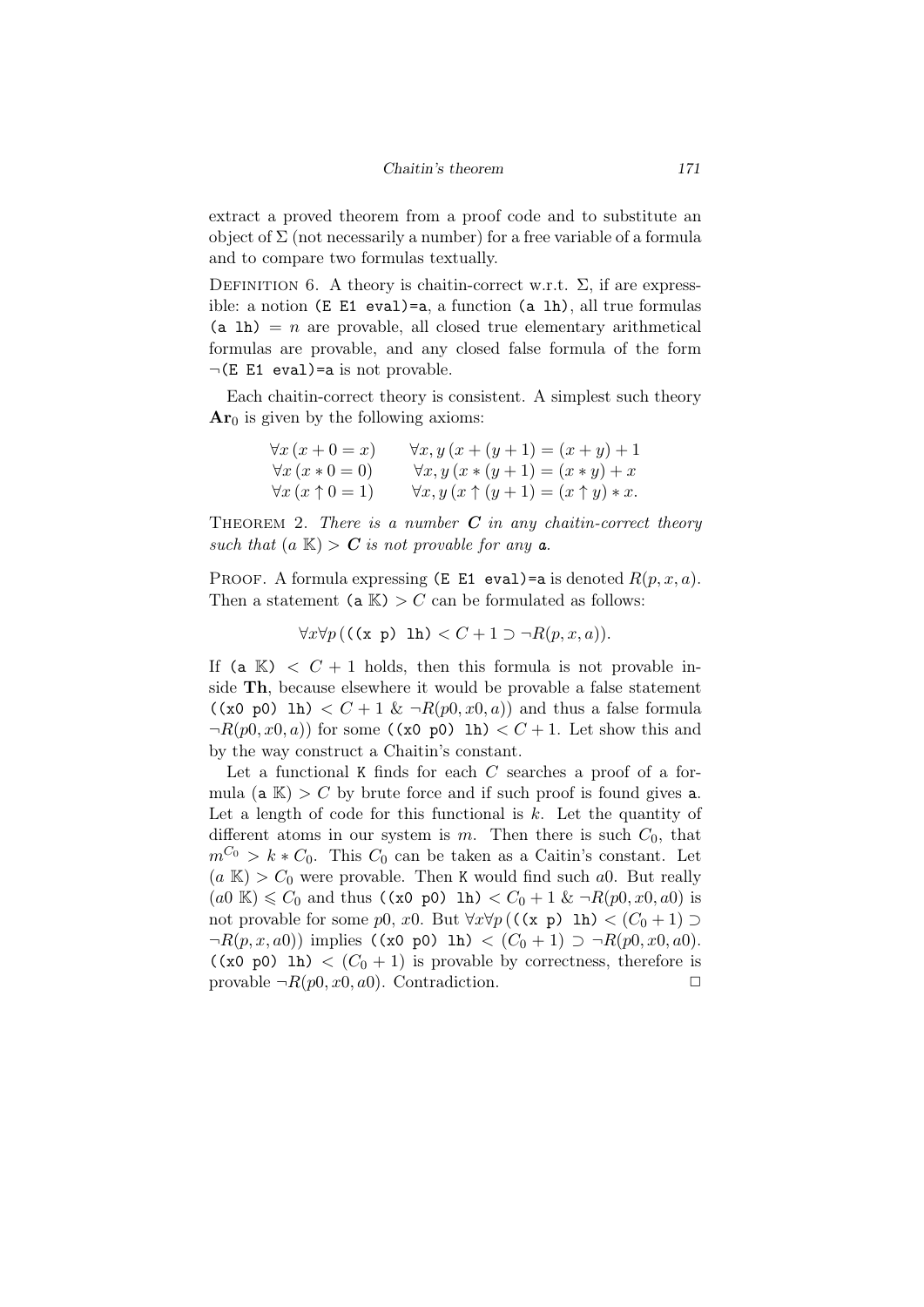This form of Chaitin's theorem does not demand computability of a system complexity is defined w.r.t. It uses search function essentially. It can be applied also for systems with infinite basic data type but with finite base of explicitly given atoms. Then complexity of some objects can be infinite (e.g.  $\pi$  in a system for algebraic operations on real numbers).

### 4 A generalized Gödel incompleteness theorem

Now we consider and generalize the Gödel incompleteness theorem in the form of Rosser [2]. Let we give some auxiliary definitions.

Definition 7. Restricted quantifiers are formulas of the form

$$
\forall x ((x \text{ lh}) < n \supset A(x)), \quad \exists x ((x \text{ lh}) < n \ \& A(x)).
$$

A formula  $P(x)$  is *limitedly correct* in the theory **Th**, if from provability of  $\exists x$  ((x 1h) < **n** &  $P(x)$ )  $\vee$  *B* follows provability of  $P(a)$ for some (a 1h)  $\lt$ **n** or provability of *B* itself.

DEFINITION 8. A theory is *Gödel-correct* if a predicate  $\lt$  is expressible for natural numbers; all closed true formulas of the form  $(a 1h) < n$  are provable; there is some coding for formulas; there is a formula expressing '*p* is a proof of  $A(a)$ '  $Proof(p, CODE[A], a)$ ; there is a functional to compute code of negation of a formula by its code Neg; if  $A(a)$  is provable, then  $Proof(p, \text{CODE}[A], a)$  is provable for some  $p$ ; a weak Gödel rule

$$
(1) \quad \frac{Proof(p, \text{CODE}[A], a)}{A(a)}
$$

is admissible and  $Proof(p, \text{CODE}[A], a)$  is limitedly correct for all *A, a*.

THEOREM 3. If a theory is Gödel-correct it is incomplete.

PROOF. Consider a formula

$$
\forall x ((Proof(x, z, z) \supseteqbr>(2) \quad \exists y ((y \text{ lh}) < (x \text{ lh}) \& Proof(y, (z \text{ Neg}), z)))) \& \\ \exists x ((Proof(x, (z \text{ Neg}), z) \& \\ \exists y ((y \text{ lh}) < (x \text{ lh}) \& Proof(y, z, z))))
$$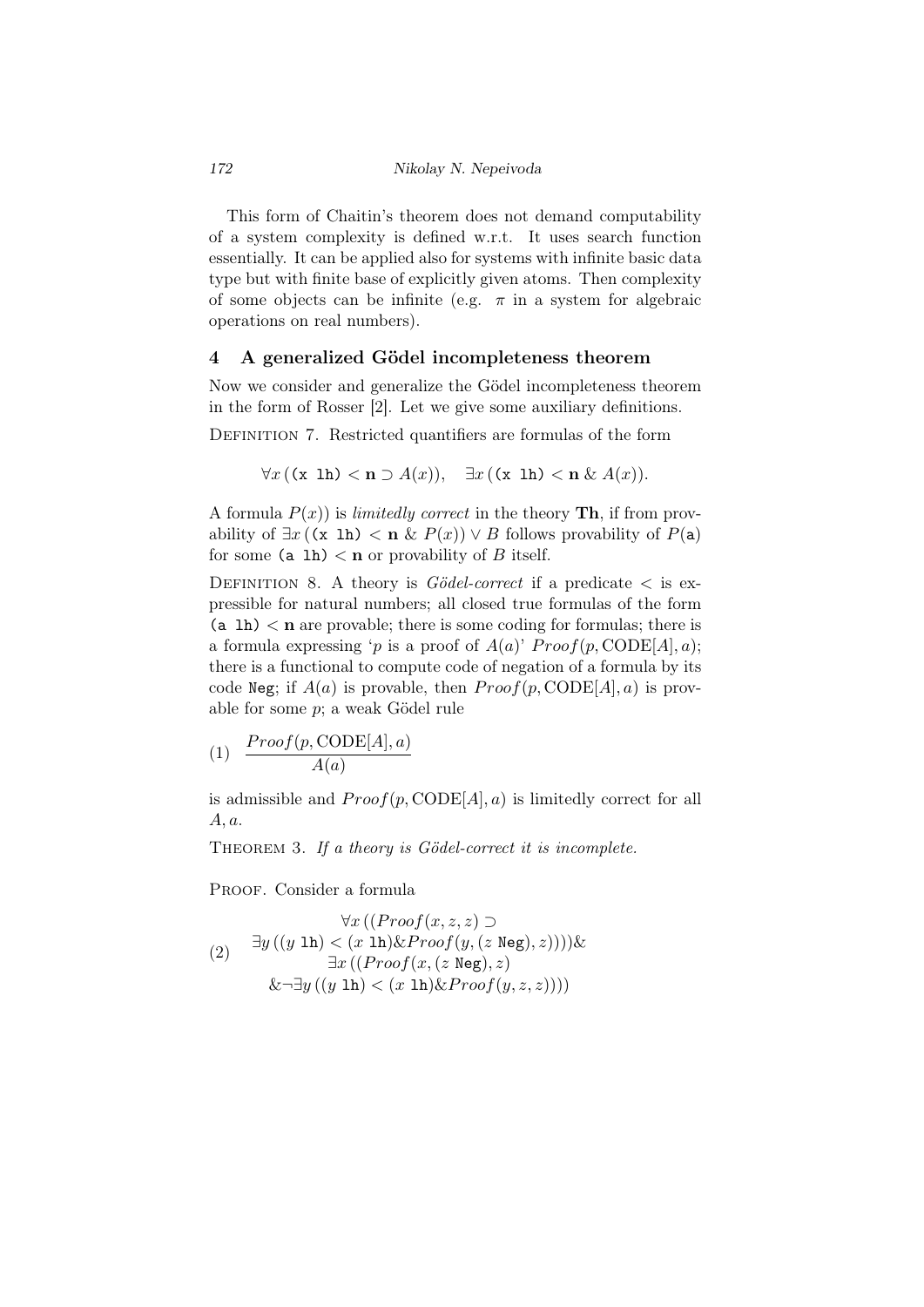*Chaitin's theorem 173*

Substitute in it its code *R*. Then if the formula

$$
\forall x ((Proof(x, R, R) \supset
$$
  
(3) 
$$
\exists y ((y \text{ lh}) < (x \text{ lh}) \& \text{Proof}(y, (R \text{ Neg}), R)))) \& \exists x ((Proof(x, (R \text{ Neg}), R) \& \neg \exists y ((y \text{ lh}) < (x \text{ lh}) \& \text{Proof}(y, R, R))))
$$

is provable, we take  $a_0$  with provable  $Proof(a_0, R, R)$ . Due to limitedly correctness of *Proof* and by the first conjunctive subformula there is such  $(a_1 \text{ lh}) < (a_0 \text{ lh})$ , that  $Proof(a_1, (R \text{ Neg}), R)$  is provable. Then by a rule (1) is provable a negation of (3) and our theory is inconsistent and proves everything. So it is not Gödelcorrect.

If a negation of (3)

$$
\exists x ((Proof(x, R, R) \&
$$
  
(4) 
$$
\neg \exists y ((y \text{ lh}) < (x \text{ lh}) \& \text{Proof}(y, (R \text{ Neg}), R)))) \vee
$$
  

$$
\forall x ((Proof(x, (R \text{ Neg}), R) \supset
$$
  

$$
\exists y ((y \text{ lh}) < (x \text{ lh}) \& \text{Proof}(y, R, R))))
$$

is provable then there is such  $b_0$  for which  $Proof(b_0, (R \text{ Neg}), R)$  is provable. From first disjunctive part follows

$$
\exists x ((x \text{ lh}) < b_0 + 1 \& (Proof(x, R, R)).
$$

Applying limitedly correctness we get provability whether (3), which is contradictory, or the second disjunctive part. Then we get a contradiction analogously to the first part of proof.  $\Box$ 

### 5 Philosophical consequences

Kant's Third Antinomy (of Freedom) can be substantiated precisely if complexity of a human is lower than complexity of the Universe. Parkinson's law of committee (decision of committee is more moronic than decision proposed of its stupidest member) can be proved precisely. One of paradoxes arising while applying precise Computer Science to real Informatics can be solved. It is known that Kolmogoroff's complexity is invariant up to ADDITIVE constant *L*. Using Chaitin's limit we can prove that the fixed constant *L* can substantially decrease the actual possibilities of programmer. Interrelation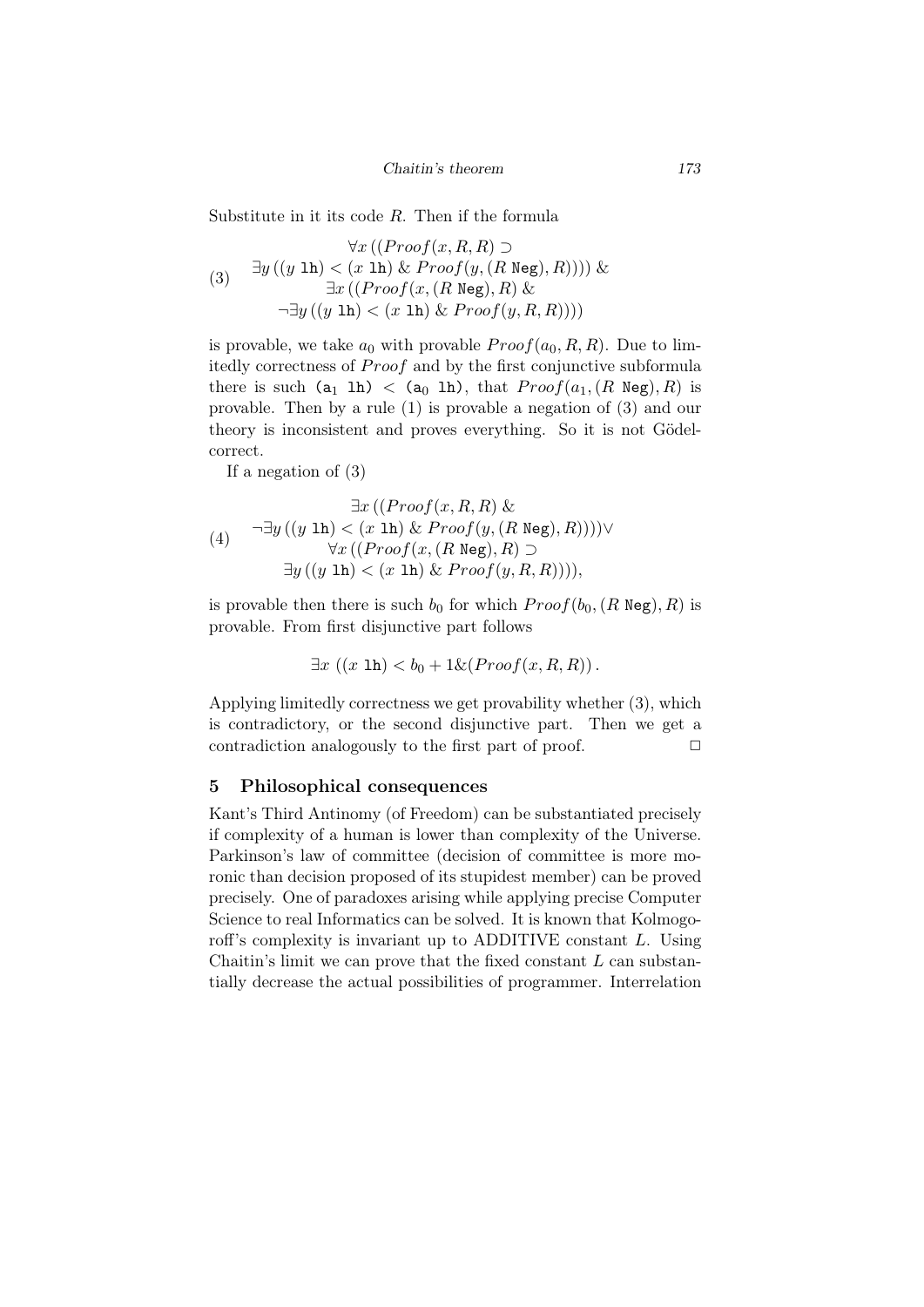of Chaitin and Orevkov theorems yields that high level person can make things which cannot be understood by plain thinkers but to implement his/her insights plain thinking is often necessary. Some peculiarities of Chaitin's limit if person's mind is not Turing complete are considered.

# 6 Algorithmic randomness and Kant's Third Antinomy

So any formalism has limits such that upper them it cannot state a complexity of an object and thus cannot correctly comprehend and understand it. So an argumentation with complexity upper than Chaitin's limit for a person is understood by completely chaotic and illogical. But this is not the worst case. If such person tries to comprehend the arguments by cutting out all which cannot be placed in his/her head he/she gets an illusion of understanding together with completely wrong image of percept.

Chaitin [3] noted out that now existence of unknowledgeable is well substantiated and even proved. Each position based on supposition that human mind is omnipotent in principle is not even an opinion now. Our generalization of Chaitin theorem shows how weak premisses are sufficient for Chaitin's limit is existent. We do not need here to claim that human is a finite system which had been used in earlier demonstrations. This together with an observed harmony of the world substantiated theism in very high degree [4]. At the same time this shows that it is impossible to prove or to refute existence of God.

For finer methodological consequences it is reasonable to accept finiteness of a human (as for example in [7]). Thus because complexity of the Universe is much higher than one of a human and of the humanity (even in supposition that joining humans join only knowledge but not their ignorance). But incognizable can sometimes be partially appreciated. It is known that objects with big Kolmogoroff complexity are comprehended as random.

Kolmogoroff studied algorithmic randomness for infinite sequences (complexity of initial segment of a sequence will be same as its length up to additive constant). We are to define randomness of a finite object from the point of view of Chaitin's limit and his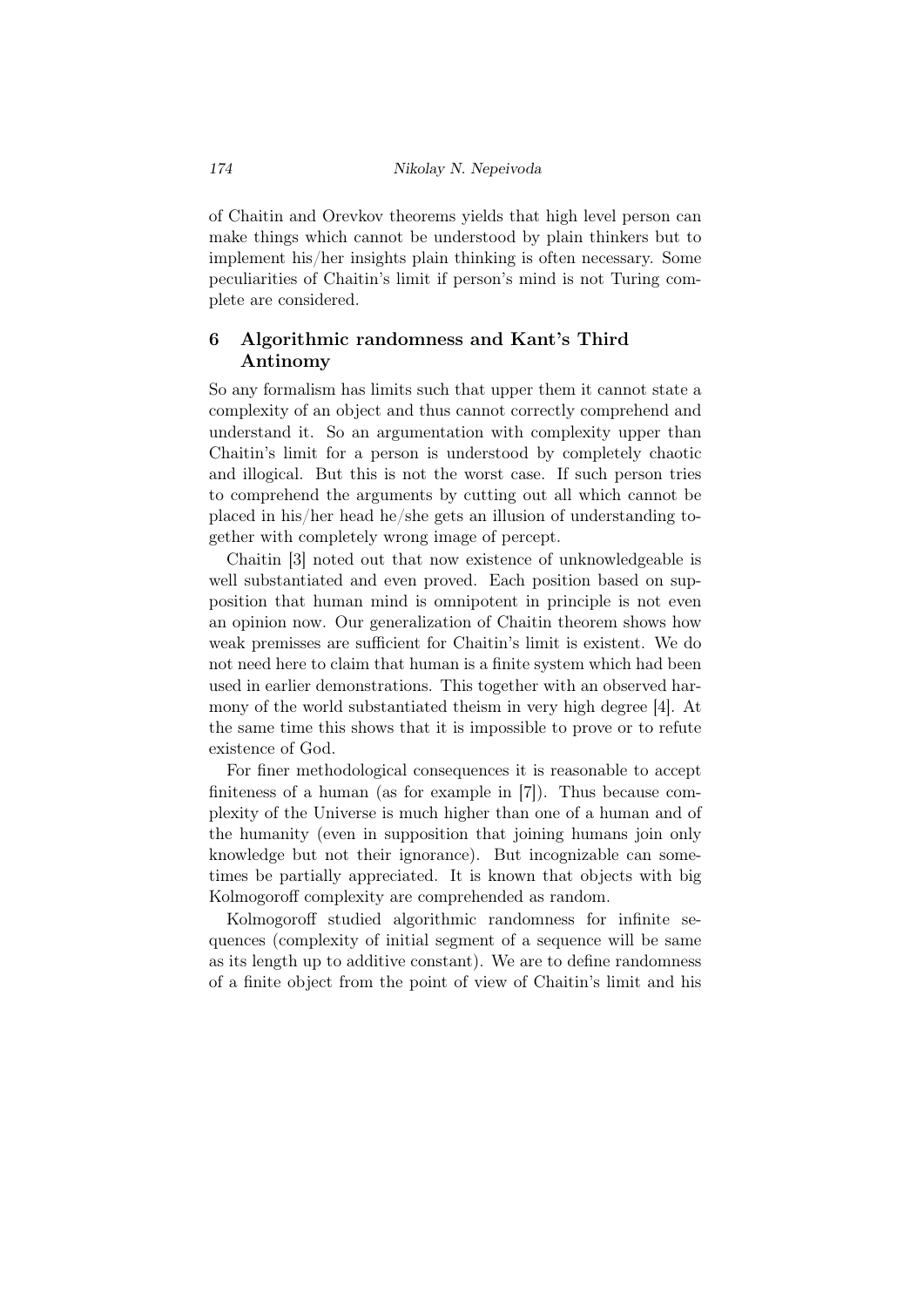considerations in [4, 5]. This is randomness relative to a concrete object or subject processing information.

*An object is random for a processor if its complexity is larger than processor's Chaitin's limit.*

Now we'll prove a proposition equivalent to Kant Third Antinomy [8] and even more strong, expressing it in the language of current science.

*Human cannot state whether our Universe is deterministic or there is a necessary randomness in it.*

Let the Universe be deterministic. Then a complexity of the algorithm initialized during world's creation is higher than Chaitin's limit of humanity. Thus humanity cannot comprehend a Word's idea as a whole and complete entity. Deterministic world is understood as random one.

Note!!! We are not creationists here. World creation would be a natural process for example as a garbage of a super-civilization during re-creation or transformation of its own World (S. Lem: From Einsteinian to Testan Universe. In Polish).

Let our World be indeterministic. If we were proved this we were proved that complexity of our World is higher than Chaitin's limit of our civilization. This is a contradiction.

Thus problem whether our Universe is deterministic is a pseudoproblem from the point of view of pure exact knowledge. We are free to choose a theory which in the moment is a best fit for 'practice' and is a better representation of objects in view.

Therefore it is inacceptable to advertise results of our science as 'scientific truth'. They are to be re-verified by an alternative theory. This is a strong opposition for postmodernistic 'tyranny of truth'. We cannot lay our responsibility on arms of Science or God.

## 7 Parkinson's law

Let there is a committee which is to work out a decision understandable for all its members for each could meaningfully vote 'yea' or 'nay'. In this case Chaitin's limits of committee members are to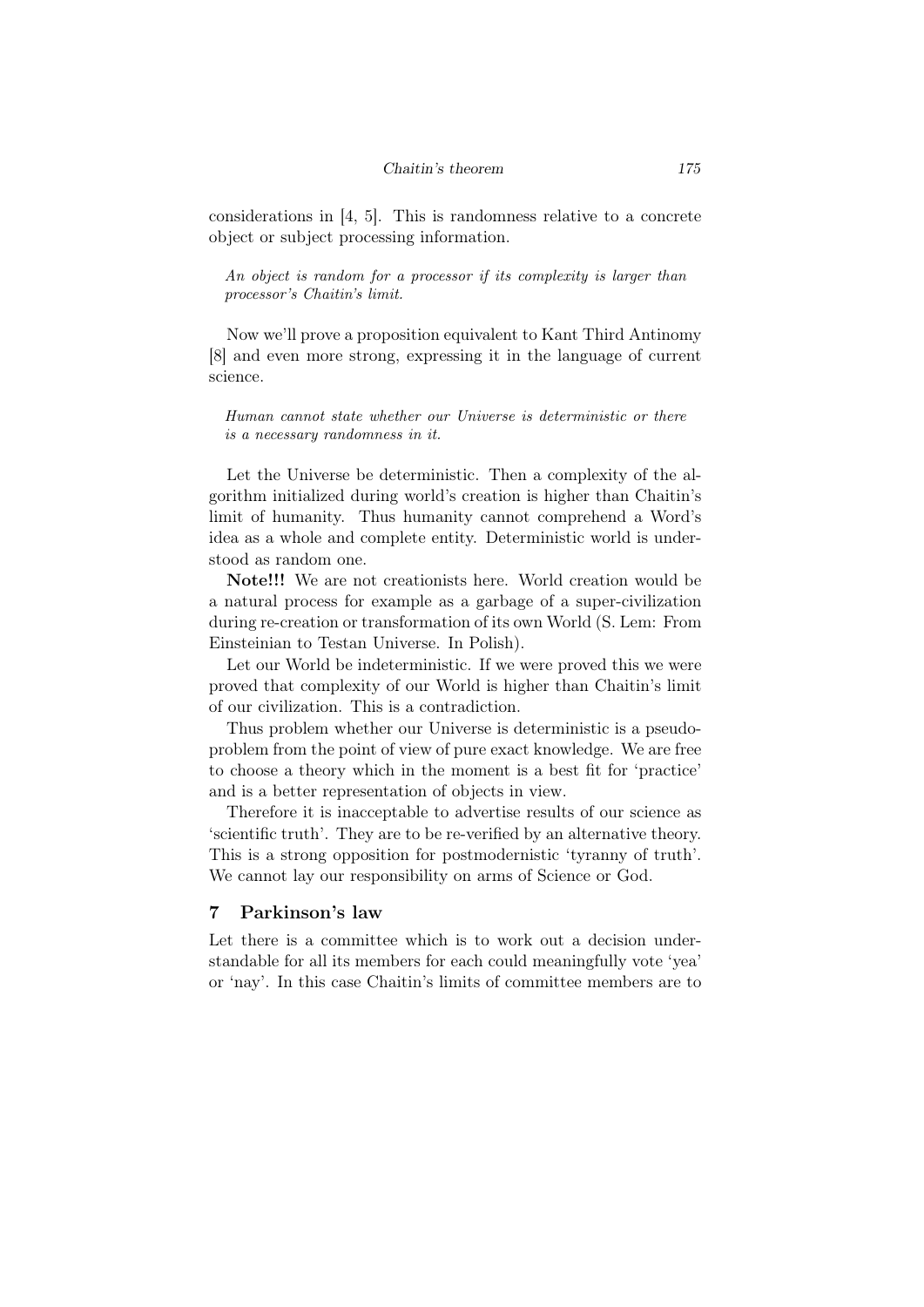be reduced to minimal one because else some of members cannot understand a proposal. So a weak Parkinson's principle is substantiated:

#### *Weak Parkinson's law:*

*Decision of a committee is no more adequate that one which could make the least competent of its members himself.*

But the reality is more crude. Each committee member has different competentions in different domains. So we need to introduce a matrix of limits. If two limits of persons are  $C_i$  and  $C_j$ , complexities of translations from one system of notions into an other are  $K_{ij}$  and  $K_{ji}$ , then maximal complexity of a decision of each of them understandable by both is  $C_{ij} = \min\{C_i - K_{ji}, C_j - K_{ij}\}$ : a limit of i-th person for understanding of j-th. Thus even not taking into account non-uniformity of knowledge inside a Chaitin limit we get the following upper bound:  $\min_{i,j} C_{ij}$ . We substantiated the following

#### *Strong Parkinson's law:*

*Decision of a committee is more moronic that a decision which could make the most moronic of its members himself.*

In Venice and Rome important decisions were delegated to a truthful person which had been made fully responsible for its realization and consequences. . .

# 8 Chaitin limit and paradox of inventor (Orevkov theorem)

There is at least one more quality of mind orthogonal to brute force which can lead to relatively large Chaitin's limit. This is ability to master complex notions.

Orevkov theorem (1968): Indirect proof in logic can be in the tower of exponents times shorter than direct one.

Orevkov's theorem is a precise partial case of a general paradox of inventor formulated by Gy. Polya:

To prove a simple statement we are often to use complex intermediate notions. To prove a weaker and 'simpler' statement can be much more harder than to prove more strong and complex one.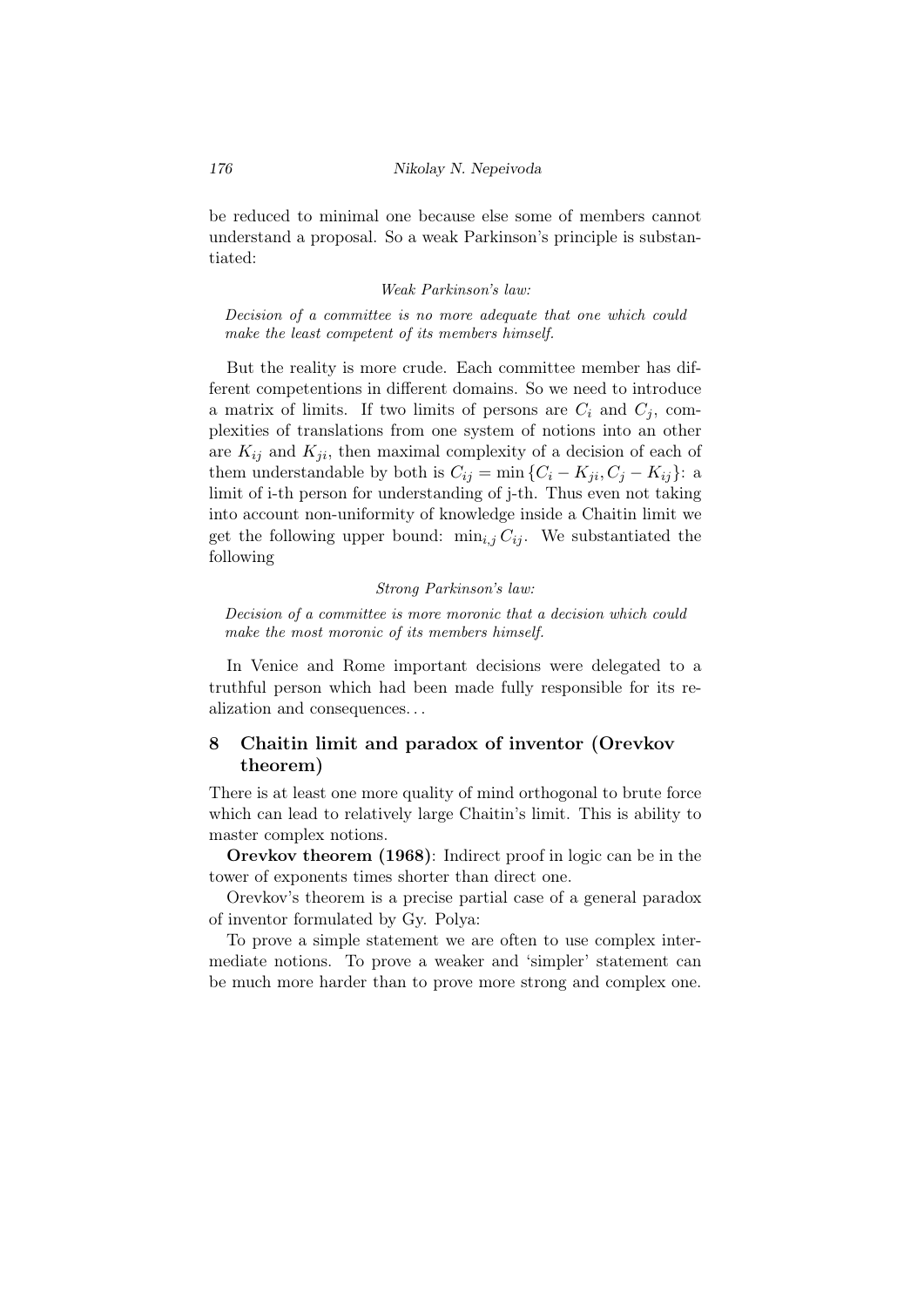Gy. Polya pointed out and partially explained this paradox w.r.t. inductive proofs. Orevkov substantiated that it is a fundamental property of thinking.

Using high order notions we can jump far away behind Chaitin's limit of crawling persons. This substantiates a genial insight of D. Hilbert that ideal notions are necessary to obtain non-trivial practical (real) results.

American scientist M. Furman wrote (private communication discussing my preliminary notes on Chaitin's limit): 'Non-equivalence (not considering purely theoretical notion of Kolmogorov complexity, but from the point of view of real application) is defined by resources: size of memory and execution time.

Theoretically we have two binary properties: is memory finite or is time finite. But seeing one step deeper we understand that there is a uniform restriction for some class of examples'.

These arguments do not disturb our basic considerations and only show that real situation is even more fine and interesting. It is known that primary resource of human defines his/her logic (linear logic is logic of money< intuitionistic one is logic of knowledge, nilpotent one is logic of time and so on). Of course it can restrict Chaitin's horizon even more substantially than Kolmogoroff complexity.

M. Furman also proposed an example showing interconnections of Chaitin's limit with inventor's paradox. If a person mastered a highlevel method he can say something like to Furman's objection: 'It is very easy to construct a translator having the precise definition of a language'. But method of formal semantics itself cannot be treated as a simple one. And it is known how hard is to write out a formal definition of a semantic.

Evgeny Kochurov pointed out (private communication) that usually those who cannot comprehend complex notions but have a big operative memory can build long and relatively complex first-order compositions. Those who excellently appreciate methods can find excellent critical points but poorly analyses a crawling process how to go from one critical point to next one. So those two are complementary and can excellently assist one another if each person is used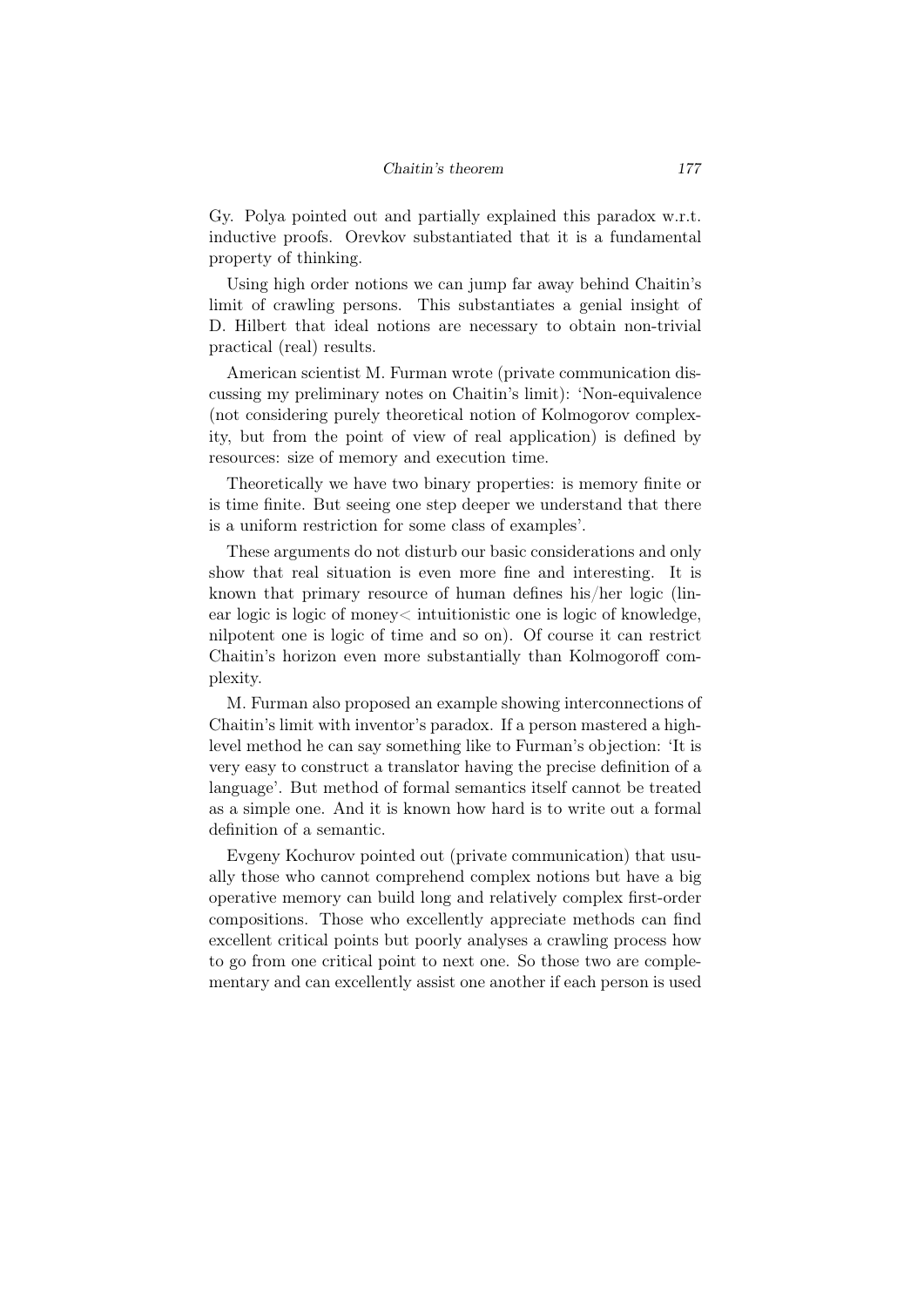according to his/her strong sides. So we transferred to a problem how to avoid Parkinson's law.

# 9 Consequences for organisation of creative work: How to avoid Parkinson's law?

There is an interesting example which seems to be a strong counterexample to Parkinson's law. Each bee, termite or ant acts like finite automaton with a fixed program and low memory. Nevertheless a general behaviour of nest become very complex and adaptive. Moreover ants for example demonstrate more complex forms of integration and system behaviour. Remember ant empires joining in the single net thousands of nests which have intensive exchange of information, people and genetic material (trade points and exchange of nymphs).

We apply here an analogy from logic. Von Neumann's theory of self-reproducing automata shows how to compose an upcoming system from uniform units with extremely simple behaviour. Thus a good organization of morons which cannot understand even loops can generate recursions and high level constructions.

How is it possible? It is because cooperation itself is performed by strict simple automata rules. This analogy is used in neuron nets in such domains as pattern recognition in cases when there are no precise algorithms. Well trained neuron net mistakes sometimes but rarely. And nobody knows why.

Ideology of crowdsourcing tries to transfer this experience into human society. But as for neuron nets here we get no creativity<sup>1</sup>. How to introduce it?

As usually direct and obvious decision — to make automata stochastic or indeterministic — fails here. Such approach to creation process is fantastically ineffective.

So we come to a tough consequence for human collectivities. Committee consisting from equal and free creative persons is im-

<sup>&</sup>lt;sup>1</sup>In Russian there are two words for English 'creativity'. Креативность (creativity) means invention of something new only to be new without real values and goals. Творчество means creation of new and useful things. This is why 'creative class' is appreciated by Russians as class of uppity, spiritually and really impotent egocentric persons.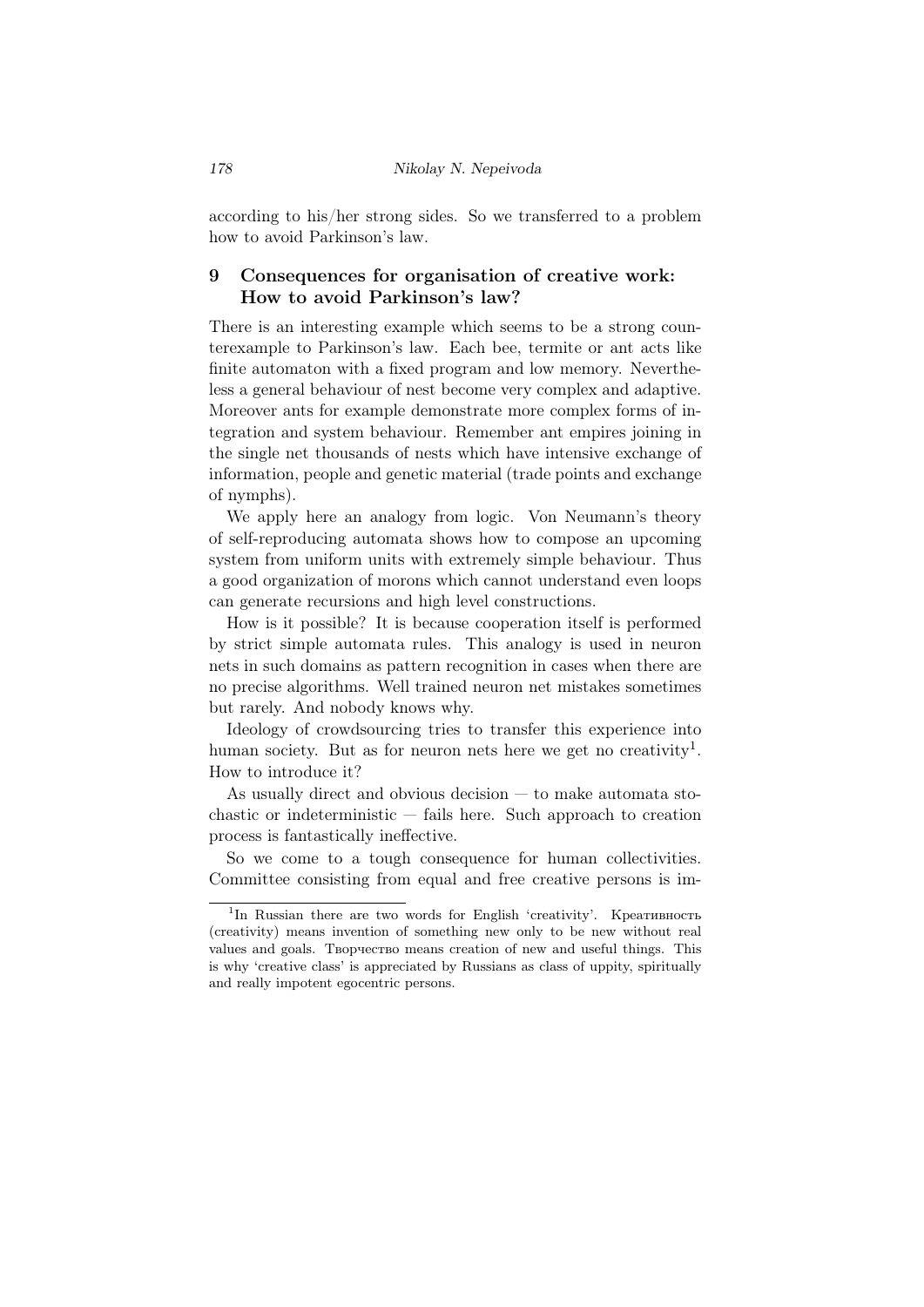#### *Chaitin's theorem 179*

potent. Potent can be at least two-level structure. Interactions are strictly formalized on first level and for connections between first and second level. In contrary interactions on second level are bounded by clear and ruthless rituals but never formalized. They are diminished to a reasonable minimum. Upper level is responsible for creative decisions and lower for their realization. It is often possible to implement an idea inside a rigid structure but never is possible to get a new idea here.

We have here another 'counterexample': freesofters. This seems to be a conglomerate of free creative individuals which interact very informally. But this is not the case. They curse and laud one another very informally but their interactions in coding, bug processing, documentation and so on follow strict rules. So I cannot say that they are 'free persons' in vulgar sense of this word. They are free individuals having real goals and values and voluntarily sacrificing some 'freedoms' for those high valuables. They can be an embryo of a structure which can save humanity and some real achievements of current ill civilization after its inevitable death.

And now in a cold water. A community of freesofters can be so effective because almost all of them are involved into really noncreative problems of coding according to existing algorithms and architects, debugging and developing earlier projects. But this community has also an ecological niche for really creative persons.

Warning. A society based on freesofters-like libertarian principles will ruthlessly apply 'measures of humanitarian defence' (see e.g. A. A. Rosoff 'Confederation Meganesia') and suppress minorities which wish to claim their rights in manner restricting other people's rights and common values. It may be necessary to survive against mindless hordes of 'free vultures'.

Furthermore collective intellect of best algebraists allowed to solve a problem of classification of finite groups [9]. But interaction of professional pure mathematicians is so deeply ritualized<sup>2</sup> that this example is a verifying example for us.

These examples allow us to make principle of committee more precise. Committee must elaborate a decision. Such decision will inevitably be a compromise e.g. a mixture of unpleasant and useless.

<sup>&</sup>lt;sup>2</sup>And not formalized, in contrary to common prejudice.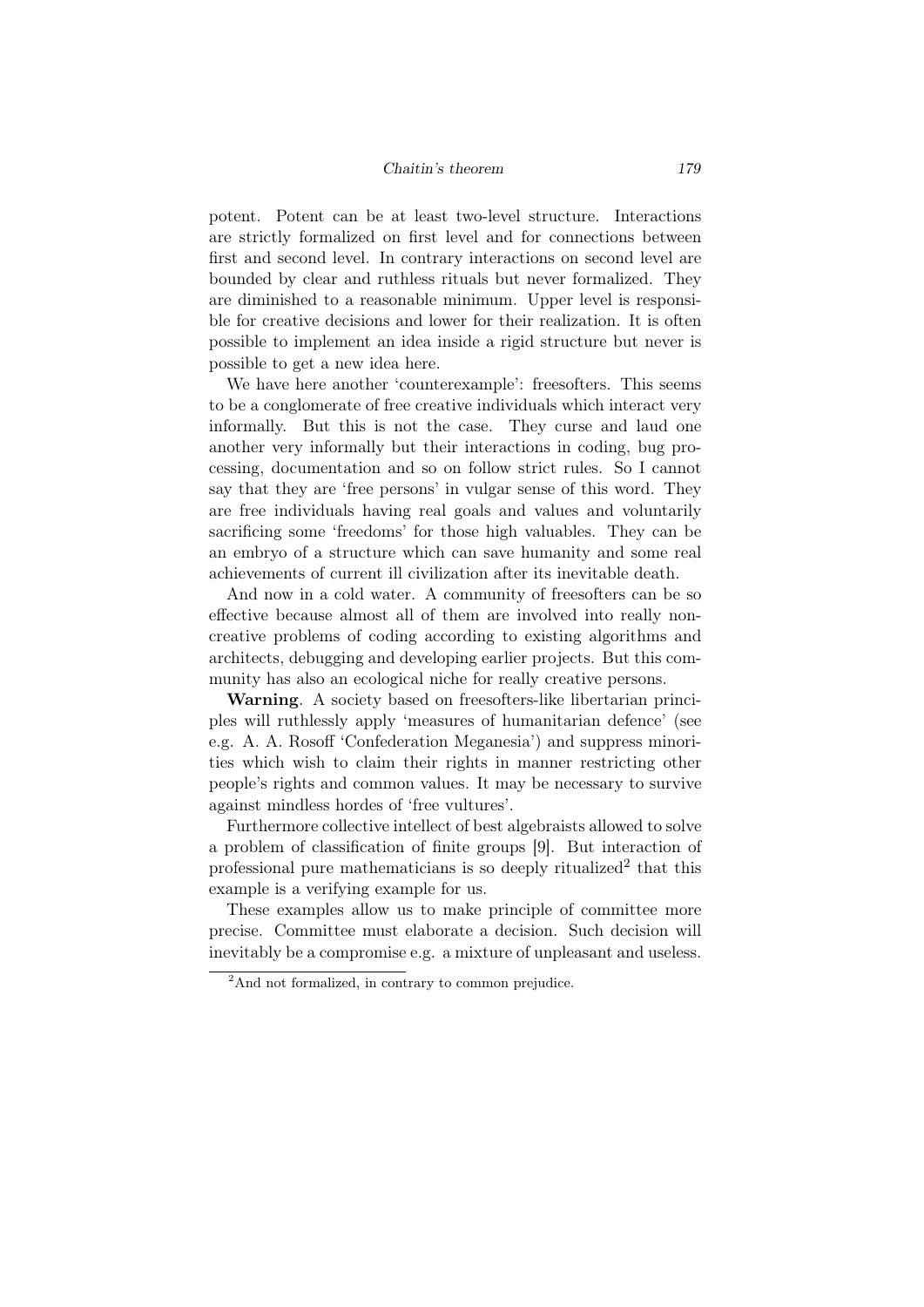Creative persons try to find a solution. They do not try to cut it according to lower level of their understanding. In contrary, people develop an other's people nice idea even they do not appreciate it as a whole and often find new aspects of it. So a good organized creative storming can lead to a valuable results. High level people know how useful is a discussion of equal in spirit and mind persons (but not those nominated by an institution).

Collective creative work is development and transformation of new ideas without 'full comprehension'.

How to increase effectivity of this storming?

- 1. Sacrifice sacred cows.
- 2. Make hidden conceptual contradictions visible.
- 3. Don't pronounce 'universal and indisputable truths' (BLA-GOGLUPOSTI (in Russian) I don't know an analogy in English).

All these three points contradict to politcorrectness and other liberal taboos.

### 10 Chaitin limit and programming languages

Formally complexity of programs in different PL is equivalent up to additive constant (Kolmogoroff theorem). Practice shows the opposite: program written by adequate tools can be 50 times shorter than in 'universal' Java or C# Why?

Kolmogoroff's theorem (1) states that  $k \cdot (\mathbf{a} \mathbb{K}_1) \leq (\mathtt{CODE}[a] \mathbb{K}_2) +$ *C* where *k* is equal to 1 if we consider standard programming codes. Constant *C* is a length of a translator program for the second language written in the first language. To write it eats almost all Chaitin's limit of a programmer.

Therefore we have an excellent and precise demagogic answer on a moronic and demagogic question very often posed to ones who did something by 'exotic' language: 'Is it possible to write the same in  $C#$  or Java?':

— Of course. It is possible to write all in the language of Turing machines, if you prefer.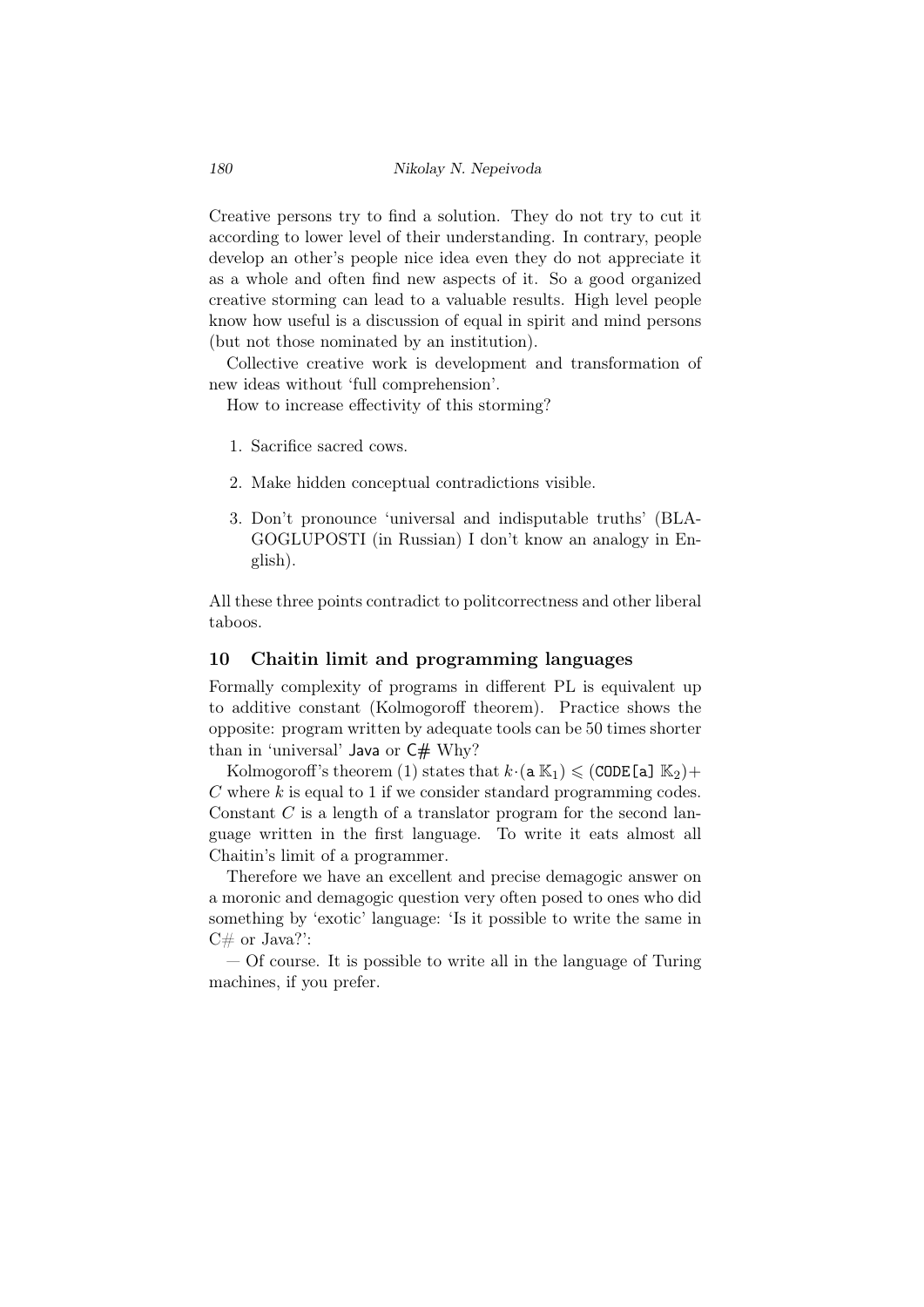Thus theoretical equivalence sometimes means practical incomparability.

This analogy works in other domains also. If we do not master a language of a concrete domain we can *in principle* to understand constructions and arguments but it is necessary to build in our mind a 'translator' into our paradigm. Its complexity can be so high that it leaves almost no resources to analyze the argumentation.

Another warning. If you know many languages but have no background fundamental knowledge in your head you work worse that blind coder. Multi-tool method is effective only when a person masters a meta-knowledge, meta-method and a basis of notions.

So fundamental knowledge is that which forms a system in a brain. Foundation of a system must be stable. It consists of a basis of relatively simple notions (keystones) amalgamated by a lot of relation and properties which show their interrelations gains, shortcomings and restrictions. It is ideal if in result a person sees restrictions of his/her system as a whole.

And there is one more bad side. Many people simply cannot appreciate complex (algorithmic) constructions such as recursions and even loops. They have no universal algorithm in their head. Here Chaitin's limit is 0 and this person simply can see nothing.

#### Final remark

*It is false that clever one works faster than more stupid one. A stupid person never can understand what does a clever one and never can make the same work.*

### 11 Benevolence to other's views

A problem of co-existence of different views is madly contaminated by 'tolerance' originated in the fundamental mistake of J. S. Mill: he declared freedom of opinions instead of freedom of argumentation. He simply could not imagine that every irresponsible and moronic cry will demand rights and honors because it is an 'opinion of a free person'.

This goes deeper to BLAGOGLUPOST of Voltaire's 'I hate your opinions, but I would die to defend your right to express them'. We see that there are too much people who accept no counter-arguments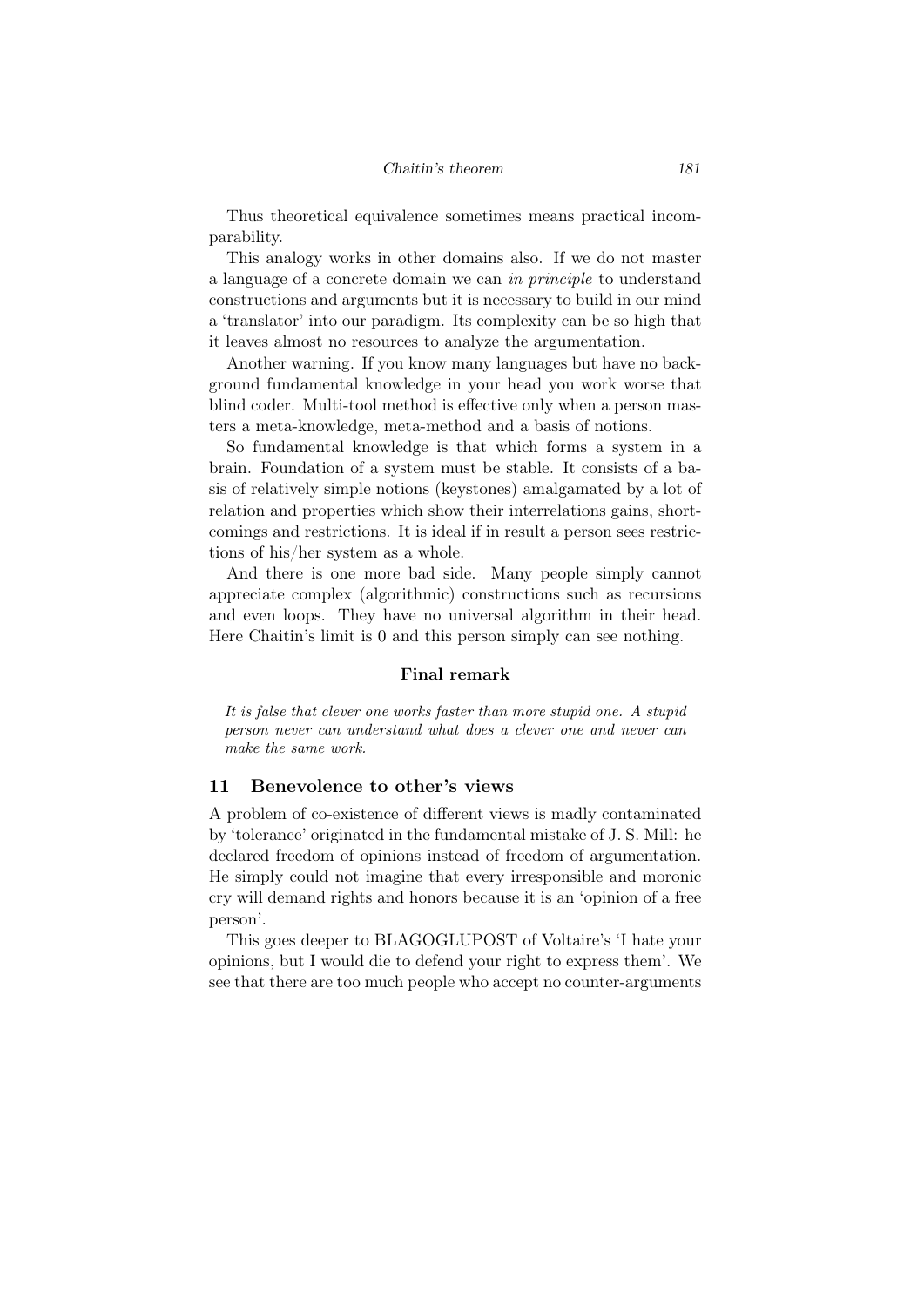against their opinions but are ready to kill each who criticizes them. We see that there are too much people and institutions which substantiate their opinions not by argumentation but by direct lie and manipulations (e.g. neo-liberals, neo-cons, fundamentalists, juvenile justice . . . ).

#### *Principle of benevolence to other's views.*

Remember that The Truth is inaccessible to you and to any other human. Thus say confronting other views.

I do not agree with your views but you argue in their favor honestly and earnestly. Thus I will defend your right to proclaim them, to substantiate them and to distribute them. In the same time I declare full and unrestricted right of me and any other person to criticize them, to find weak points in your argumentations and maybe lie and manipulations.

This obligation is ended when your sights become refuted or you are catched on lie or manipulations (sophistic or psychologic).

In the first case you remain an honest person for me and I will defend you against any attempts to punish you for error itself (but not for its consequences). If you will be so brave to recognize you have been mistaken I will help you to correct it and its consequences and you will become greater in my eyes.

If you will be catched on dishonored tricks all my responsibility will end. I will support the toughest of possible legal punishments for you because spiritual poison is more mortal than material.

### 12 Methodological argument for deism

Chaitin's theorem showed that Kant was right stating that our intellect cannot solve a problem of God's existence. So we have the following consequences.

- 1. Existence of God is a pseudoproblem from scientific point of view and you must take your own decision here.
- 2. It is unacceptable to cry that science rejects God (and equally that science proves God's existence).